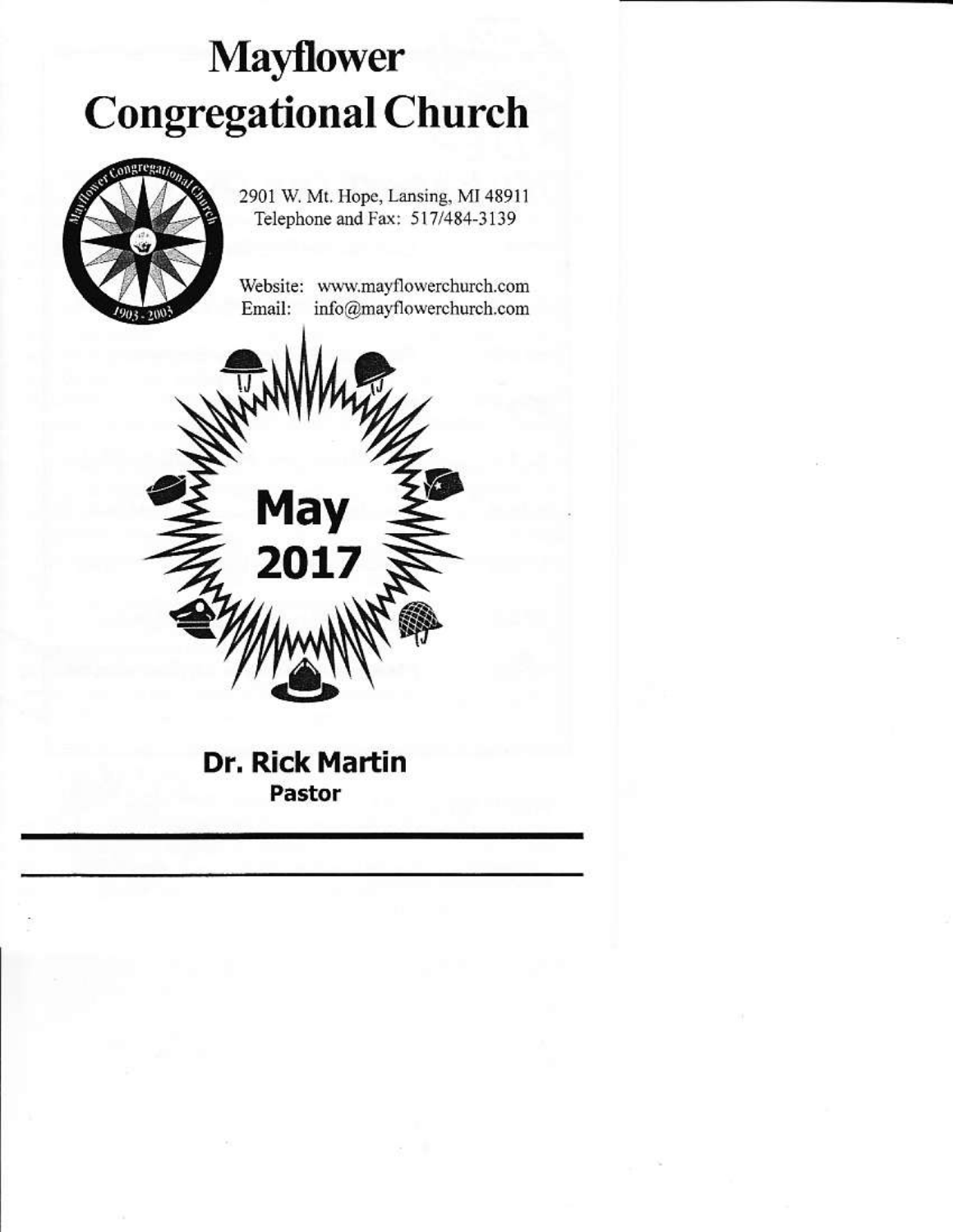|      | It's happening in May                            |
|------|--------------------------------------------------|
| 5/2  | Lunch and Learn-after coffee                     |
| 5/11 | Trustees Meeting - 2:30 p.m.                     |
| 5/13 |                                                  |
| 5/14 | Second Saturday Supper<br>5 p.m.<br>Mother's Day |
| 5/15 | Deadline for Mayflower Notes                     |
| 5/15 | Prudential Council - Noon                        |
| 5/20 | Spring Clean-up Day 9 a.m.                       |
| 5/21 | Music Sunday and Picnic                          |
| 5/29 | Memorial Day - Office closed                     |

Head Usher Lois Ries

Outreach Focus Food Bank

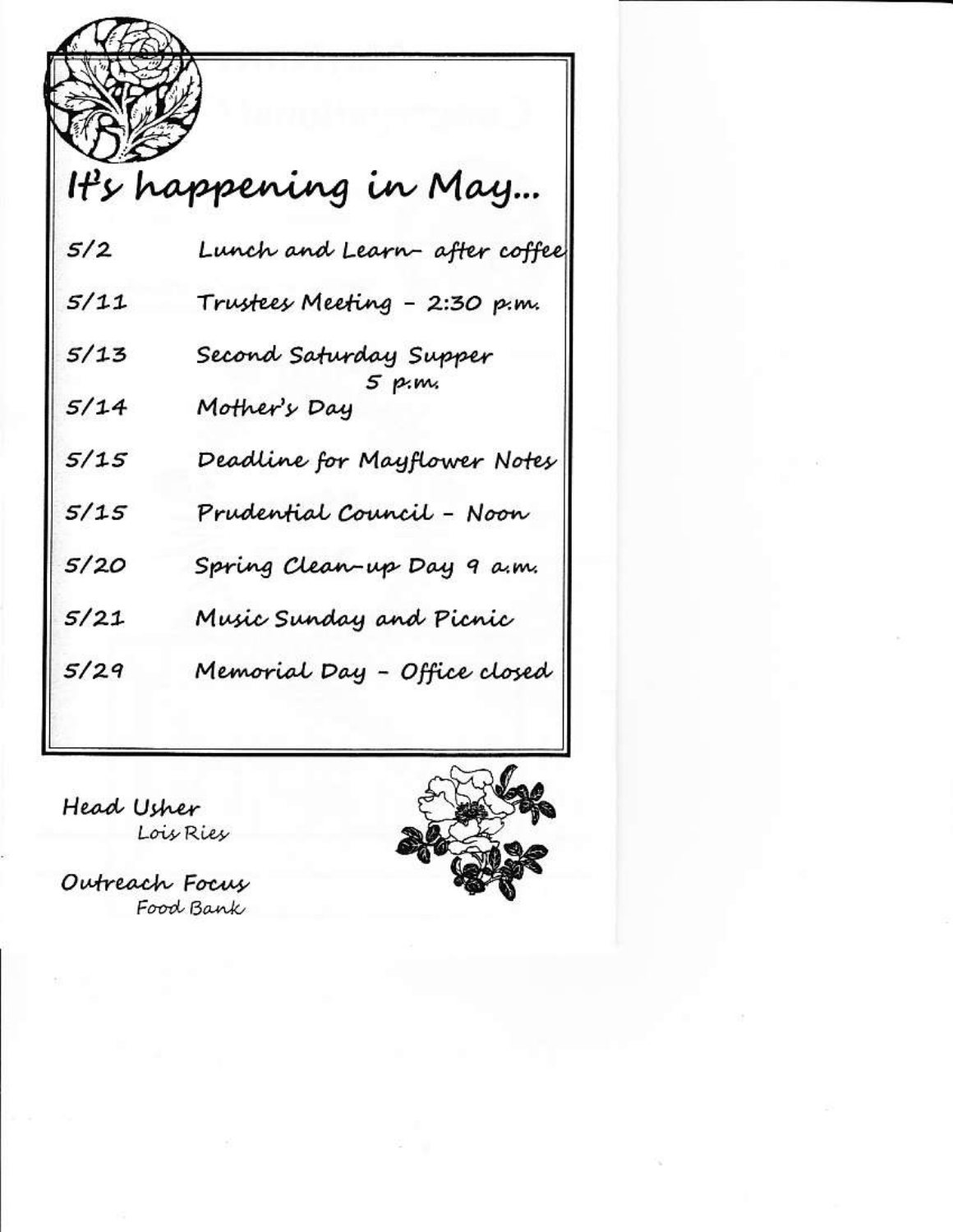#### From The Pastor's Desk

Dr. Rick Martin

New Growth of Spring

Spring in Michigan, it is a wonderful time of the year. The piles of snow have vanished revealing the brown grass and bear trees. Then suddenly, green starts to appear; in the front lawn, in the fields on the drive to work, on the trees as buds appear and flowers start to sprout up. Nature comes to life and new growth is seen everywhere.

At times, we find that we have drifted into the winter of spiritual coldness. As we look around, all we can see are piles of dirty, grey snow and feel the subzero temps of spiritual coldness that chills the bones. The death of a loved one, the loss of a job, the busyness of life that has taken us away from church and Christian friends, prayers that have seemingly gone unanswered, and the 'whatnots' of life have slowly moved us into the winter of spiritual coldness.

However, unlike Michigan's winter, where we have to wait until spring arrives and the temperature warms and nature springs with new growth - all outside of our control to change anything; we have control in the new growth of our spiritual spring. By turning our attention to Jesus instead of constant focus on the mountain of problems. By spending more time with God through Bible reading and prayer, church participation and Christian fellowship. By trusting God and persistent prayer until the answers come to pass. By thanksgiving and praise when the grey snow mounds abound. By being more Godconscious in the face of our sin-conscious and troubled world. Look! The green stems of flowers are pushing up through the snow. The new growth has begun.

#### Hebrews 12:1.2

Therefore, since we are surrounded by such a great cloud of witnesses, let us throw off everything that hinders and the sin that so easily entangles. And let us run with perseverance the race marked out for us, fixing our eyes on Jesus, the pioneer and perfecter of faith. For the joy set before him he endured the cross, scorning its shame, and sat down at the right hand of the throne of God.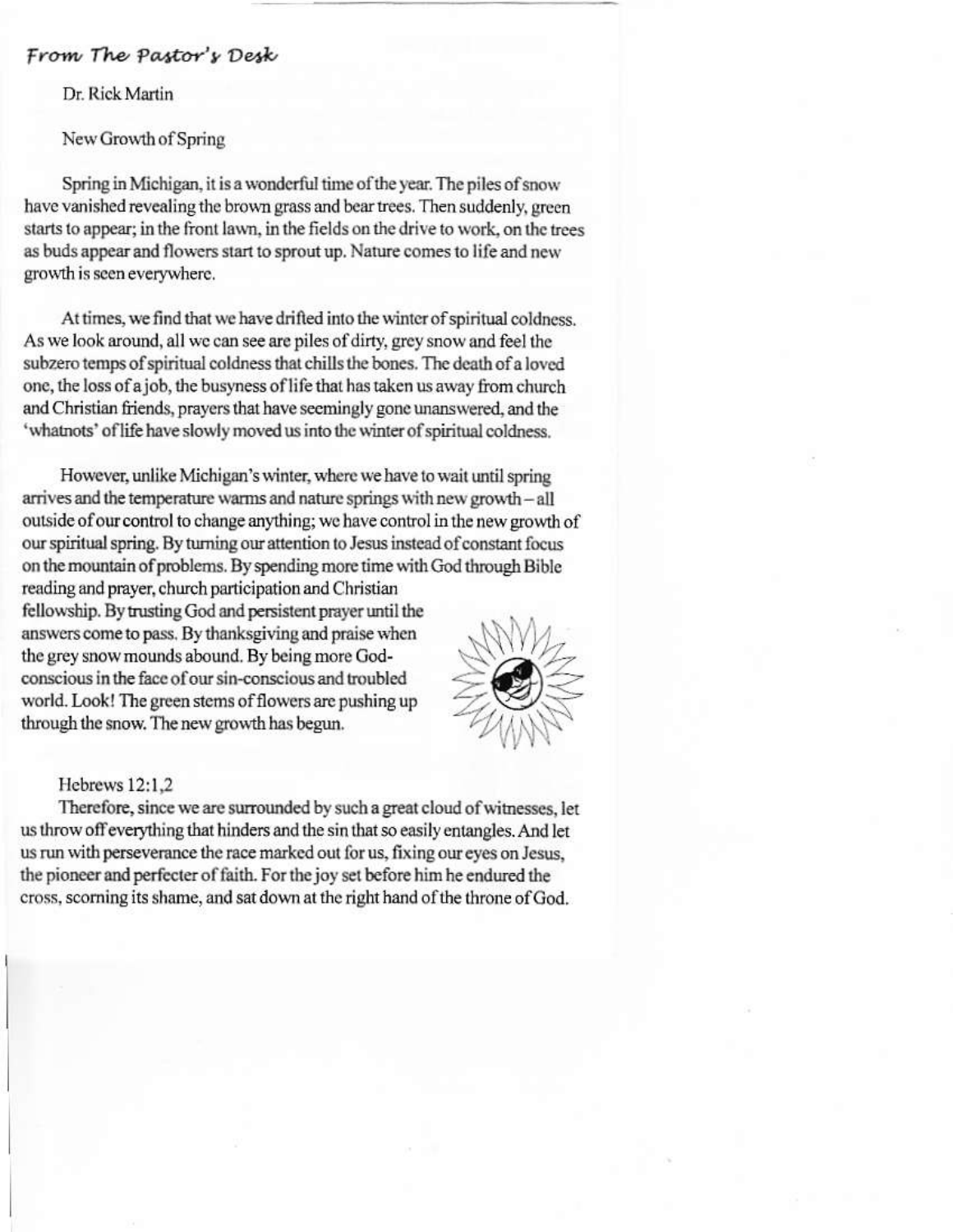#### From the Lay Leader

You all probably know by now that I am the Mayflower Tuesday morning secretary. Sue Mott and Lorraine Finison do the actual secretarial stuff at other times. Linda Wheeler does finances, and my speciality is doing those things that "ought to be done sometime." Lately, I organized our selection of greeting cards, and I have contacted the sources of our junk mailings to try to get us off their mailing lists. I have also started to put new covers on our card tables. Which brings me to my public service announcement: much, if not all, of the damage to our card-table tops is done by the way they get stacked in the store room. Unlike books on the shelf, or our folding chairs, the card tables should NOT be stacked all in one direction. The trouble is that the legs of one can tear up the surface of the next if they get a chance. The way to protect the tops is to stack the tables with tops against tops and legs against legs.

On a lighter note, this time of year always has me thinking of my favorite kindergarten-type joke. If April showers bring May flowers, what do Mayflowers bring? The answer, of course, is Pilgrims. Feel free to pass it along.



#### **Thrift Sale**

Thanks to all who donated items for the thrift sale and/or worked in setting up, selling, and cleaning up! Proceeds will go to the church's general fund. We plan to have another sale as usual in late October, so start saving up your items



NOW! A good way to do it is to have a box or bag in a closet or a corner of your basement or garage, and as you see things you don't need or want any more, put them there. Then you'll be ahead of the game when the time comes!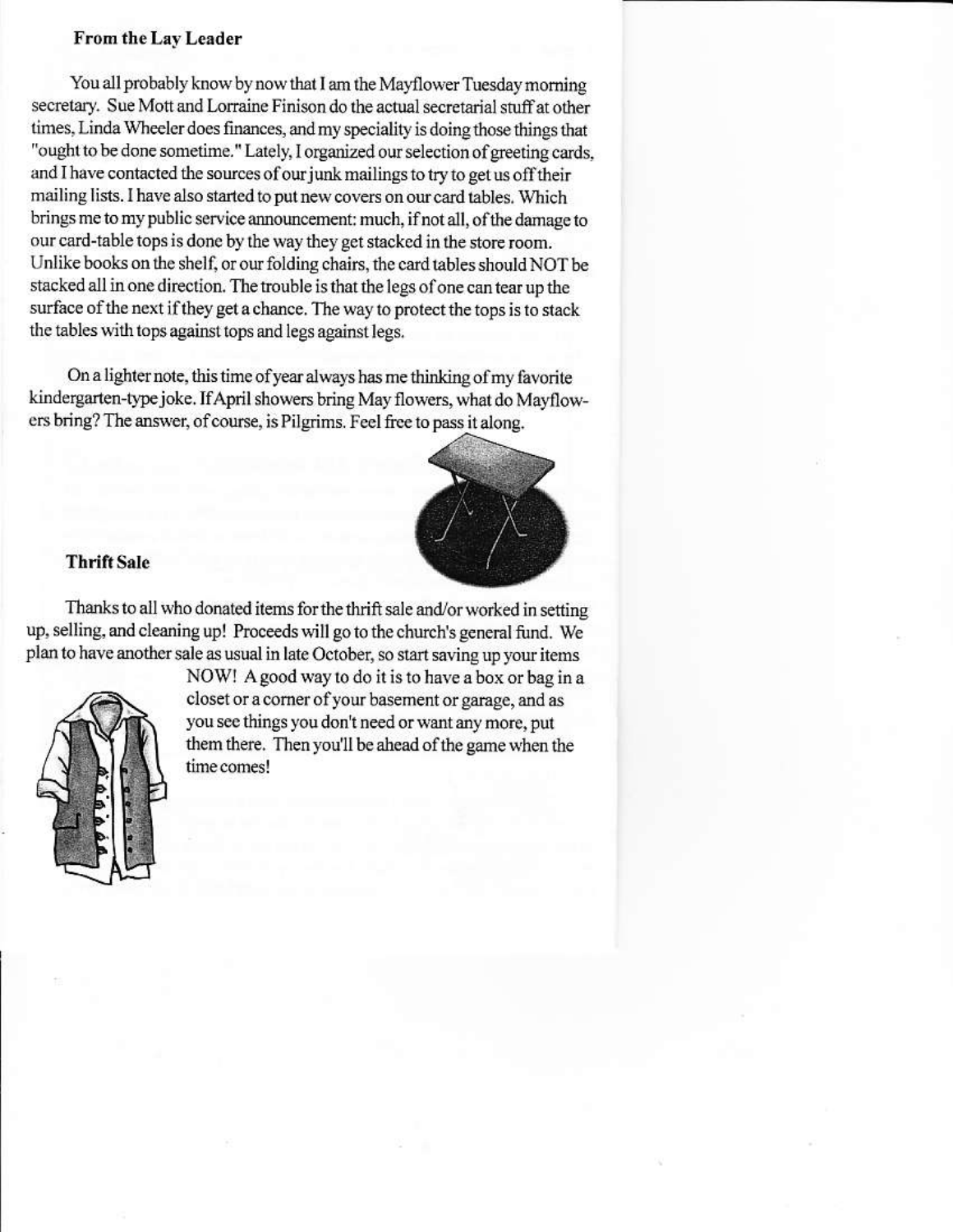

#### Spring Outdoor Clean-up Day

Spring Clean-up will take place on May 20th from 9 a.m. until noon. We will need all able-bodied folks to help. If you cannot make it on that day there is a sign-up sheet on the board for individual tasks you may want to do.

### **Prudential Council News**

The Prudential Council authorized a contribution of \$500 on behalf of the congregation to Pastor Roman's faather. This will help them with many expenses associated with his cancer treatments.

#### 7 Rules of Life

- 1 Make peace with your past so it won't screw up your future.
- 2. What others think of you is none of your business.
- 3. Time heals almost everything, give it time.
- 4. Don't compare your life to others and don't judge them. You have no idea what their journey is all about.
- 5. Stop thinking too much. It's alright not to know the answers. They will come when you least expect it.
- 6 No one is in charge of your happiness except you.
- 7 Smile. You don't own all the problems in the world.

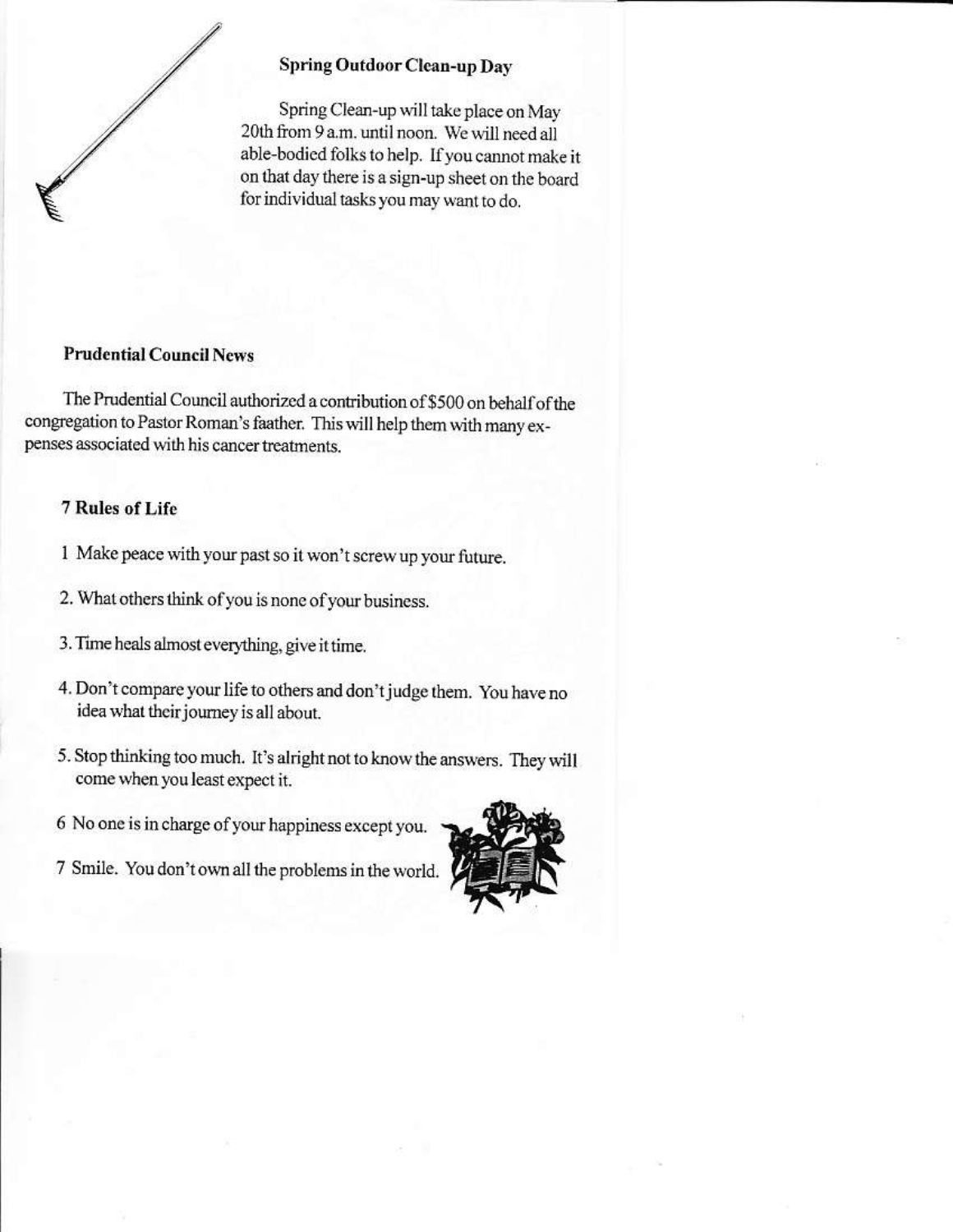|                                                                     |                                                                   | $\sim$        | $\infty$ | 4<br>Choir 5:30 p.m.<br>Handbells 4<br>p.m.                         | 5              | G                                         |
|---------------------------------------------------------------------|-------------------------------------------------------------------|---------------|----------|---------------------------------------------------------------------|----------------|-------------------------------------------|
| After coffee hour<br>Lunch and<br>Learn                             | $\infty$                                                          | 9             | Ş        | Trustees $2:30^{11}$<br>p.m.<br>Handbells 4 p.m.<br>Choir 5:30 p.m. | 12             | Second 13<br>Saturday<br>Supper<br>5 p.m. |
| $\frac{1}{4}$<br>Mother's Day<br>A 65.15                            | $\frac{5}{1}$<br><b>Deadline for</b><br>Mayflower<br><b>Notes</b> | $\frac{6}{5}$ | 17       | $\frac{8}{1}$<br>Handbells 4:00<br>p.m.<br>Choir 5:30 p.m.          | $\overline{9}$ | 20<br>Yard clean-up<br>9a.m.              |
| $\overline{c}$<br>End of the Year<br>Music Sunday<br>Picnic<br>TWEE | 22                                                                | 23            | 24       | 25                                                                  | 26             | 27                                        |
| 28                                                                  | 29<br>Day<br>Office closed<br>Memorial                            | 30            | 57       |                                                                     |                |                                           |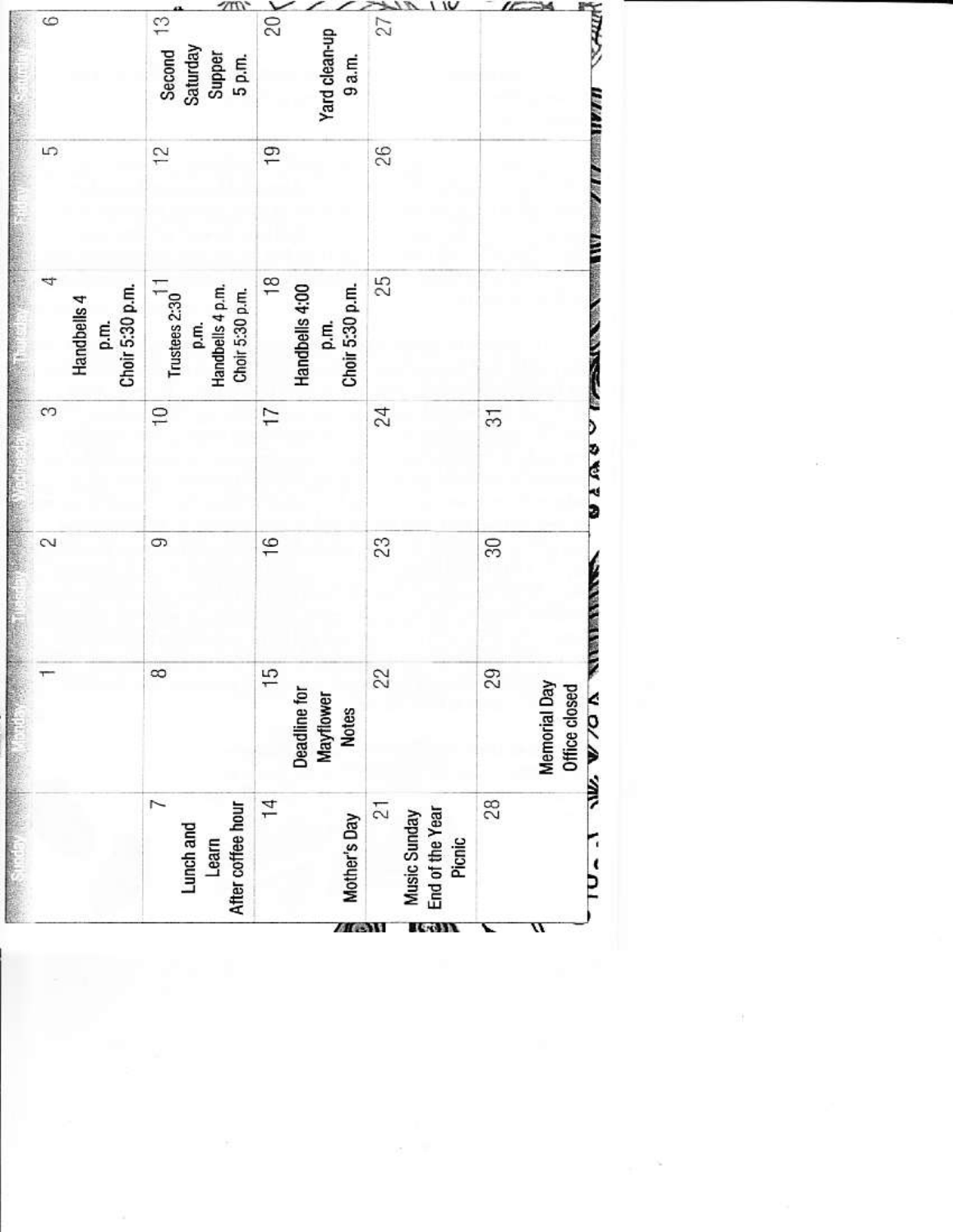If April showers bring May flowers, we should be living in a veritable flower garden this year! I am glad the rain is done and the sun is finally beginning to shine.

In Matthew 13, Jesus tells the Parable of the Sower. A farmer goes out to sow his seeds. Some fall on the path, and are quickly eaten up by the birds. Some fall on rocky soil, and while they spring to life quickly, they soon wither and scorch in the hot sun, because they don't have the rich soil they need to thrive. Some fall into thorns, and start out fine but are soon overwhelmed and choked out by the thorns. Still others fall where the farmer intended, and they grow strong and tall.

The parable points out to us the importance of our foundation. Those who don't understand the message of Jesus are like the seeds thrown on the path the knowledge is quickly gone with no time to take root. The seeds on the rocky soil are the people whose faith is new or not supported by others. Their faith may crumble when adversity or turmoil comes along. Those who grow among the thorns may start strong, but they are soon overwhelmed by the bad influence of the thorns around them, and may find their faith choked off. In order to flourish, we need a strong foundation of things that are good for us, and we need to keep the things that are bad for us at a distance. Although Jesus was talking specifically about sin and doubt, I think we all know our foundations require a lot of good things. Our bodies need good food, and rest, and exercise. Our spirits need activities that bring us joy, like happy relationships, and music or other arts, and things like crafts, or gardening, or whatever makes you happy. Our souls need to feel needed and loved, and that we belong and are valued, and for us to give back in gratitude for all that we have received. All the pieces need to be present to make our foundation complete - to allow us to grow and flourish as God intended.

We all know our soil is well-watered right now! Let's get out into our garden and make sure our crop is as healthy as it can be. You'll feel better and God will rejoice with you.



Liz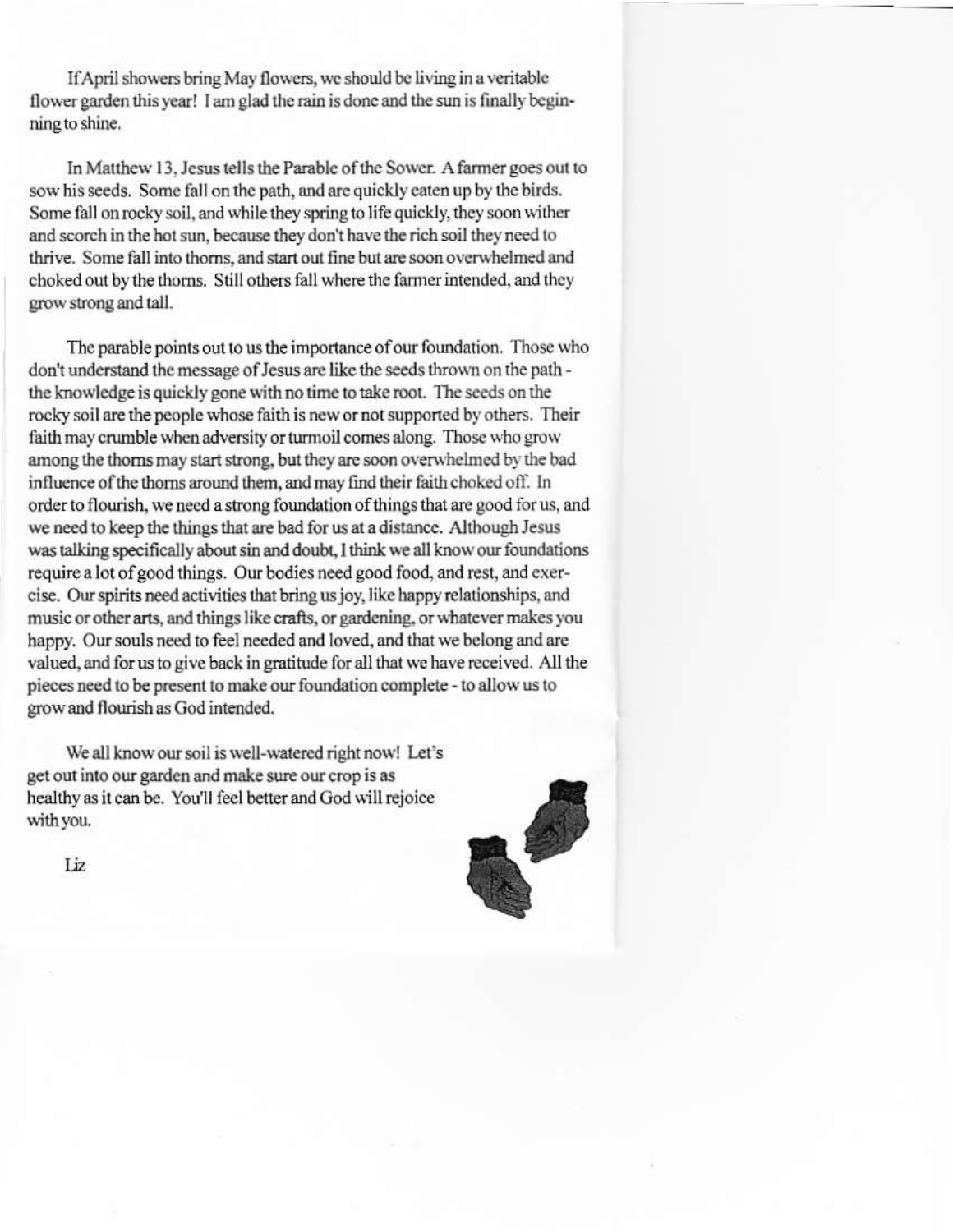#### **Music Notes**

#### From Barb Fuller

I have often thought of how empty my life would be without celebrations. Fortunately, as a church musician I am never without the anticipation of one in the near future. I like to think that every Sunday is a day of celebration in that we, as Christians in the United States, have the freedom to meet each week to celebrate our beliefs. At Mayflower we do that by listening to the Word of God and praising him through our music. Each note played or sung by our musicians is done with the hope of inspiring you to connect further with your faith as the performing of it does for us.

I cannot deny that there are some days of the year we turn into larger celebrations as is the case with Music Sunday, celebrating the commitment of our Mayflower musicians. From now until May 21<sup>st</sup> we will continue to offer up meaningful anthems, but on the 21<sup>st</sup> we pull out all of the stops. We will once again engage our musicians in every way possible, having the handbells play, the trumpeters sound, and the choir sing the first movement of John Rutter's "Magnificat," a piece that only larger choirs tend to tackle.

As we enter into our summer worship the choir steps aside for a welldeserved rest, and our musical offerings become a little less formal with solos and small ensembles coming forth during the special music time. These are really mini celebrations as our music becomes a little more intimate. And yet, even though our choirs are not rehearsing during the summer months, the planning will have started for the fall in anticipation of celebrating our more formal coming together for Rally Day in September. And so the cycle continues, from one celebration to the next. Thank goodness I live a life of celebrating.

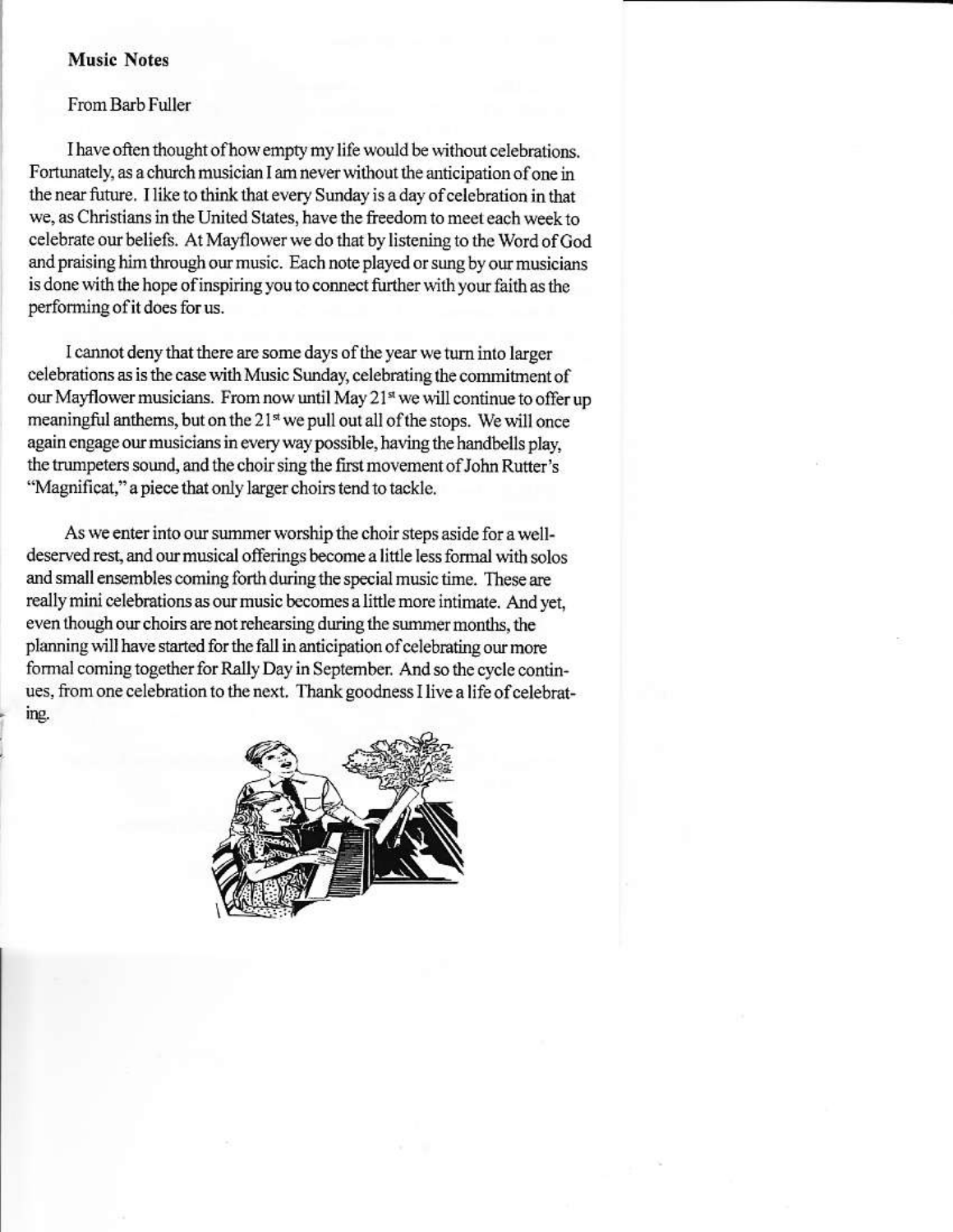#### **Mayflower Financial News**

The March Second Saturday Supper was almost a sell-out, and we had a great profit of \$756. The Corned Beef and Cabbage Dinner was also a sell-out and the profit was \$698. Great job, everyone! A special thanks goes to Liz Canfield for her hard work on the corned beef dinner.

We made quarterly transfers from our checking account to the Heat Fund (\$400) and to our savings account (\$10,000). See figures below.

As you may know, our 58-year-old water heater "died" on the morning of the Second Saturday Supper in March, and our plumbers, Shields & Sons, were here with a replacement within a couple of hours, allowing us to have hot water to do dishes at the supper. Further work to bring the venting system up to code was done on April 13. We don't have the bill yet, but it will be expensive. Several members have made special donations toward the cost; if you would like to join in, please do!

The following is a summary of our finances as of March 31:

| Income:               | \$12,596.57    |
|-----------------------|----------------|
| Expenses:             | 6,242.34       |
|                       | 5,247.22<br>\$ |
| YTD for Three Months: |                |
| Income:               | \$27,331.11    |
| Expenses:             | 17,006.90      |
|                       | \$10,324.21    |
| Fund Balances:        |                |
| Checking:             | 4,971.38<br>\$ |
| Savings:              | 41,022.34      |
| Heat Fund Savings:    | 20,836.34      |
| Memorial Fund CD:     | 5,501.01       |
| Savings CD:           | 22,329.99      |
|                       | \$94,661.06    |



A more detailed report is available in the brochure rack near the church office. If you have any questions, please ask!

-Linda Wheeler, Treasurer